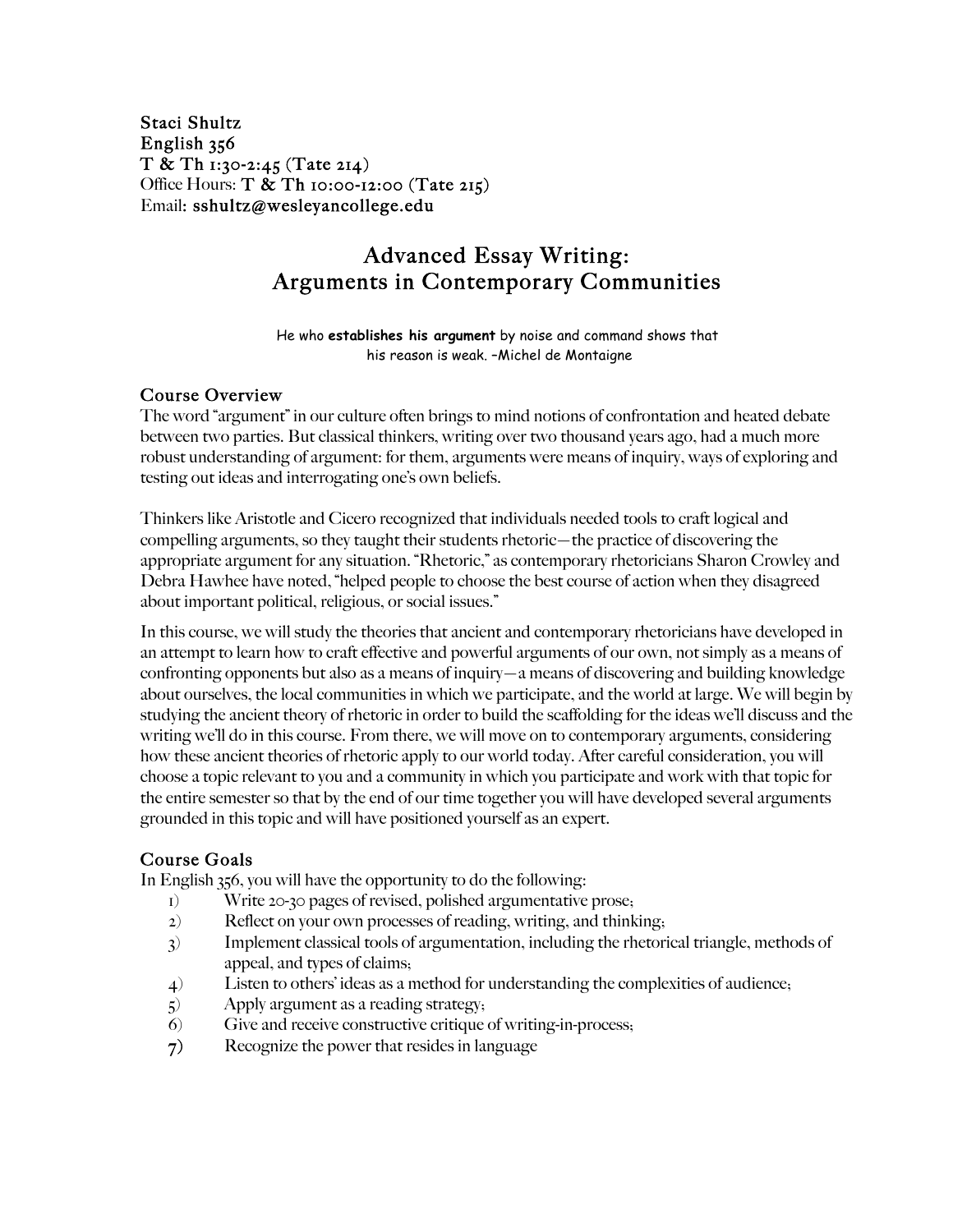| Assignment    | Description                      | Guidelines | % of Final Grade |
|---------------|----------------------------------|------------|------------------|
|               |                                  |            |                  |
| Argument I    | Exigence Argument                | 2 pages    |                  |
| Argument 2    | Narrative Argument               | 4 pages    | $5\%$            |
| Argument 3    | Causal Argument                  | 7 pages    | 15%              |
| Argument 4    | Proposal Argument                | 12 pages   | $20\%$           |
| Argument 5    | Visual/Oral Argument             | 15 minutes | $15\%$           |
| Final Exam    | <b>Job Application Materials</b> | <b>TBA</b> | $5\%$            |
| Reflections   |                                  | See below  | 15%              |
| Peer Letters  |                                  | See below  | $IO\%$           |
| Participation |                                  | See below  | 15%              |

#### Assignments and Grade Breakdown:

#### Five Arguments on a Sustained Investigation of a Topic:

Instead of writing several brief, surface-level arguments on many different topics, I am asking you to write about one topic for the entire term. Your ultimate task will be to develop a full, complex "story" about a current issue and offer a concrete proposal for action. You will write at least two drafts for each assignment; as you progress through the semester, your essays will be a combination of new content and content that you have written for previous assignments that you continue to "re-purpose" to meet evolving criteria. (Your drafts should look substantially different from week to week because you have considered audience response as well as your own revision ideas. Your final grade for each Argument will reflect the strength of each draft as well as your revision efforts.) The Exigence, Narrative, and Causal Arguments will require that you approach your topic from different perspectives, with the goal of building toward a fully researched and supported, not to mention cohesive, Proposal Argument that you will present as a written paper as well as a oral/visual presentation.

**Reflections:** In addition to the major essays, you will submit typed single-spaced responses (not to exceed one page) to nearly all of the readings we do in class. There are a total of 8 Reflections, and of those you should do 6 over the course of the semester. Reflections will be submitted at the start of each class and should be a response to that day's reading(s). I will look for your responses to be concise and also intellectually rigorous and engaging—and certainly not something written at the last minute. Please point to specific passages in the text to demonstrate close reading. These Reflections give you the opportunity to respond to content as well as form. They will also serve as jumping off points for our discussions in class.

**Peer Letters:** Every few weeks we will devote class time to peer conferencing. I ask you to take these conferences seriously: Carefully read one another's arguments and, in your letters to the writers, offer productive and critical feedback. (We are not here to slam one another, nor are we here to offer hollow praise.) Whether you are the reader or the writer, you should come to conference days with questions, concerns, and revision ideas. Your should produce typed single-spaced letters that are at least  $\frac{1}{2}$  pages long, and I ask that you push yourself to move beyond commenting on "local" issues like grammar and style to focus primarily on "global" issues like pathos, logos, ethos, organization, fallacies, and the strength of claims. We will discuss grammar and style throughout the semester since having a stylistically coherent and grammatically sound argument is important to your overall ethos. However, students sometimes focus on grammar and style because it feels easier than addressing more pressing concerns. I want you to learn to address both local and global, but the latter should be your primary concern.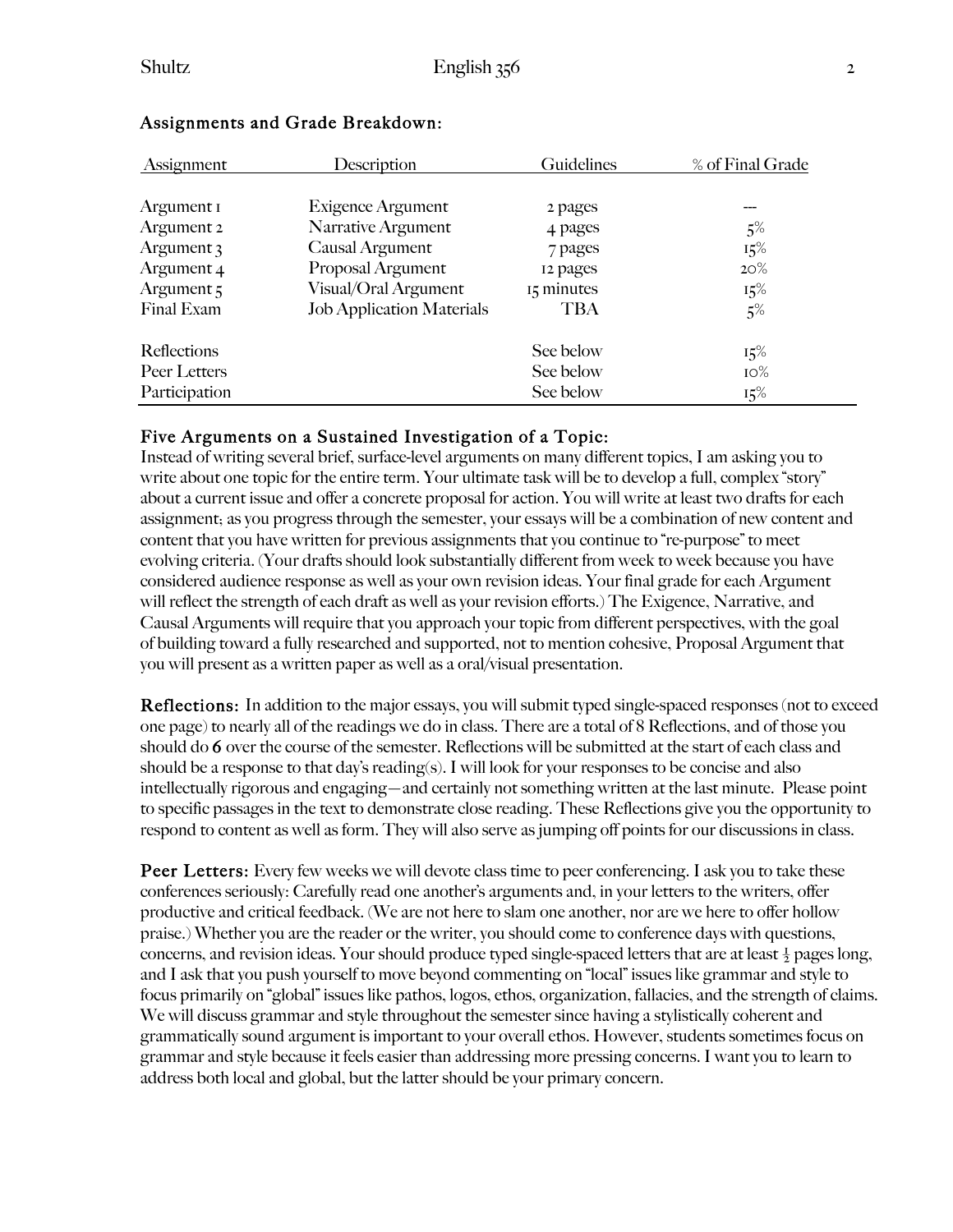**Participation:** Participation comes in various forms, and below I've listed three important ways I expect you to participate:

1. Class Discussions: This class involves primarily discussions and workshops, which means that I will expect you to come to class ready to contribute your ideas and actively participate in the day's activities. Some of you are shy, and you might find contributing to class discussions difficult. Please talk to me early on in the semester if this is the case so we can find ways to ensure that your voice is being heard.

2. Brief Rhetorical Analysis: My goal is to create an open door between the classroom and the world beyond. One way we can do that is to bring into the classroom the texts we come across in our everyday lives and to evaluate them according to the rhetorical skills we're developing. Each student will bring in a text and lead us in a conversational rhetorical analysis of the text—for instance, asking us think about audience, purpose, and writer as well as ethos, pathos, and logos. These analyses should be approximately ten minutes, and should be on a text you can discuss thoroughly in the time allotted. Arguments are everywhere, including websites, editorials, advertisements, videos, television shows, and so forth; be creative in your selection.

3. Discussion Leaders: Nearly every day we meet, one or two students will lead the class in a discussion of the readings. Don't panic: As a Discussion Leader, you won't have to do much to prepare; just make sure you have done the readings (obviously) and that you come with some questions for us to consider. These questions should address the content as well as the form—that is, you should be sure to ask us to address the strategies the author employs and whether or not we find them compelling. You're welcome to ask us to do some cross-comparison between other essays we've read or lead us in a writing activity.

## Grading Scale

I will use the following grading scale when evaluating your work:

| A         | $93 - 100%$ | C            | $73 - 77%$ |
|-----------|-------------|--------------|------------|
| A-        | $90 - 92%$  | $C$ -        | $70 - 72%$ |
| B+        | 88-89%      | $1) +$       | $68 - 70%$ |
| B         | $83 - 87%$  | $\mathbf{D}$ | $63 - 67%$ |
| В-        | $8o-82%$    | $\mathbf{D}$ | $60 - 62%$ |
| $C_{\pm}$ | 77-79%      | E.           | 0-59%      |

The following scale reflects my assessment policy:

A: An 'A' is reserved for exceptional work. This means that you not only fulfilled the basic requirements of the course, but also consistently pushed yourself and your writing in new, creative and dynamic ways. An A signifies that there is clear evidence of hard work, extensive revision, and a consistent willingness to try new ideas in writing. Additionally, you: were a stellar participant in classroom discussions and workshops; handed in your work on time and completed all assignments; demonstrated a strong engagement with and commitment to your essays, Reflections, and other work.

B: A 'B' is reserved for good, solid work. You fulfilled the basic requirements and your work shows evidence of increased effort over the semester. You tried some new things with your writing, worked on revisions, and were an important member of classroom discussions and group workshops. Your Reflections showed regular and significant connections to your essay writing.

C: A 'C' is reserved for average work—and also work that is expected. You fulfilled the basic requirements of the course, but did not push yourself beyond them. A 'C' might also indicate excessive lateness/absences, missed assignments, inattention to the presentation and quality of your work, or a lack of participation in discussions and group work.

D: A 'D' is reserved for below average work. You failed to turn in many of the assignments, missed multiple classes, and put in a minimal effort to both your writing and classroom presence.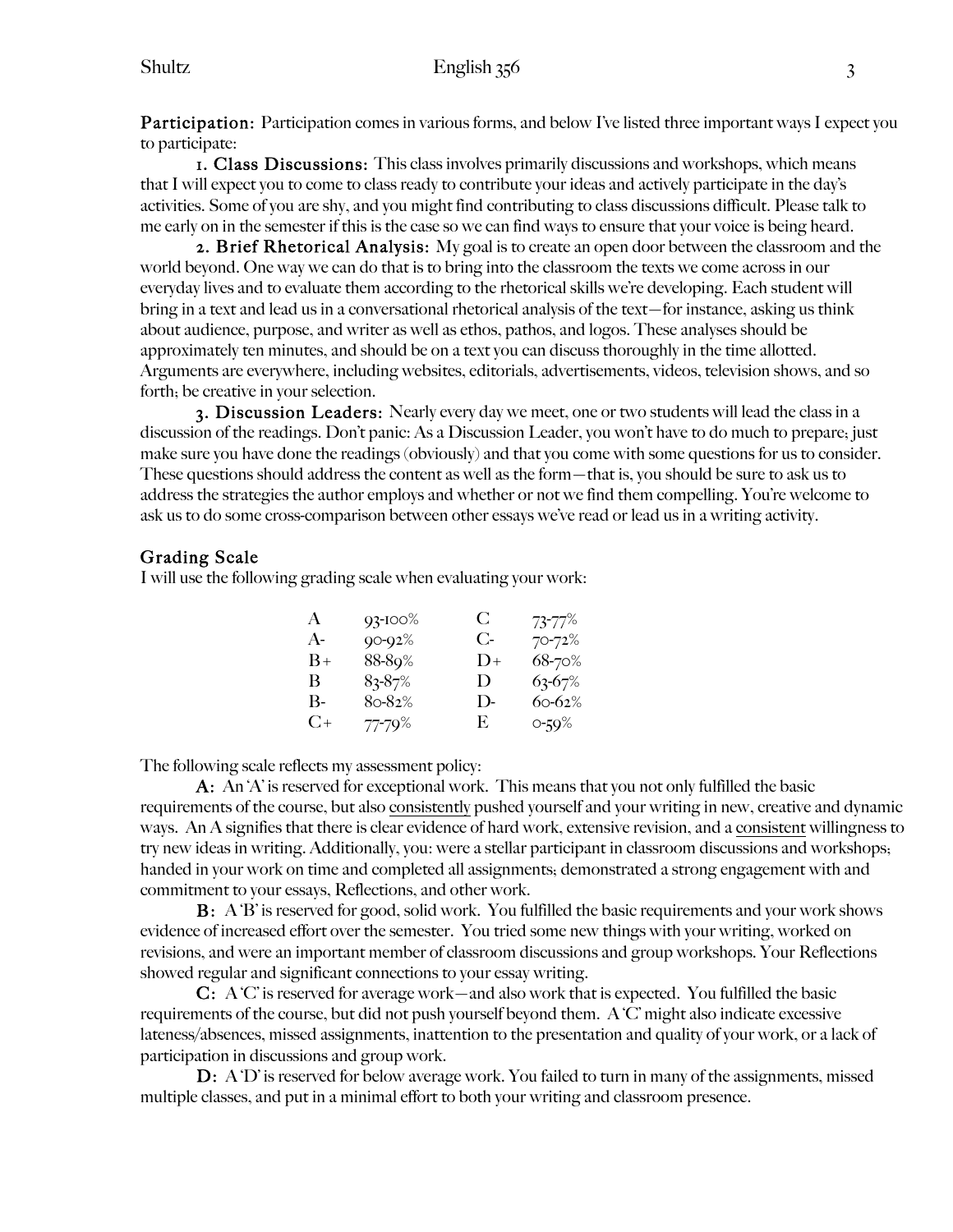F: An 'F' is reserved for students who have either plagiarized or failed to comprehend the subject matter. You didn't turn in or finish assignments, missed too many classes, and weren't a productive presence in the classroom.

Conferences: In addition an introductory individual conferences at the beginning of the semester, I will cancel class twice during the semester to meet with you individually for twenty minutes to discuss your most current draft. Conferences are opportunities for us to discuss our ideas about the assignments you're working on at that moment and for you to talk with me about both specific and general concerns or questions you might have. As these meetings replace class time, they are not optional.

**Office Hours:** I encourage you to attend my office hours. Be sure to make arrangements with me if you have a time conflict during my office hours; I'm happy to accommodate as much as I can.

Communication: I prefer to correspond with you via email rather than phone. If you do not receive a response from me within 24 hours, please send me another email—a lengthy delay in response usually means I did not receive your message. Please check your email on a daily basis.

\*A note about email etiquette: In every email correspondence with an instructor, please include the following: 1. a subject line that is informative ("Question about Essay 1"); 2. a salutation ("Dear Professor Shultz"); 3. a message that is well written and polite; 4. a closing remark ("Thank for your time"); and 5. a signature (i.e. your name).

Reading Drafts: Throughout the semester, I will read your writing at various stages. Your peers will read your second drafts. While I encourage you to meet with me outside of class about your work, I ask you not to give me entire drafts to read. We will work more efficiently if you approach me during office hours and via email with questions regarding specific aspects of your draft.

Attendance: You are expected to attend class, period. Participation and attendance are factored into your final grade. You are allowed  $THREE$  absences without penalty. (Note: Missing a conference is equivalent to missing a class.) For every absence thereafter your final grade will be reduced by two percentage points. Excessive tardiness—more than five minutes and on more than two occasions—will lower your grade as well. Out of respect to this classroom community, please arrive, on time, ready to participate.

A Note from the College on Classroom Conduct: In this classroom, we will treat each other with respect, faculty and students alike. Personal conversations, rude behavior, walking in and out of the classroom during class, use of cell phones, sleeping, eating, working on other classes' assignments, and other disruptive behaviors interfere with other students' rights and with the instructor's ability to teach. Therefore, anyone exhibiting unacceptable behaviors during the class will be asked to leave and will be counted absent for that class period. Failure to cooperate with this process will result in disciplinary action that may include withdrawal from the class or dismissal from the college.

Saving Your Work: It's a good idea to designate a binder to store your work for this class—the drafts I hand back, handouts, syllabus, etc. Save all of your work and email every draft to yourself so that you always have back-up copies. You will need to turn in *all drafts* plus your peers' letters each time you submit a final draft of an argument, so be sure not to lose anything.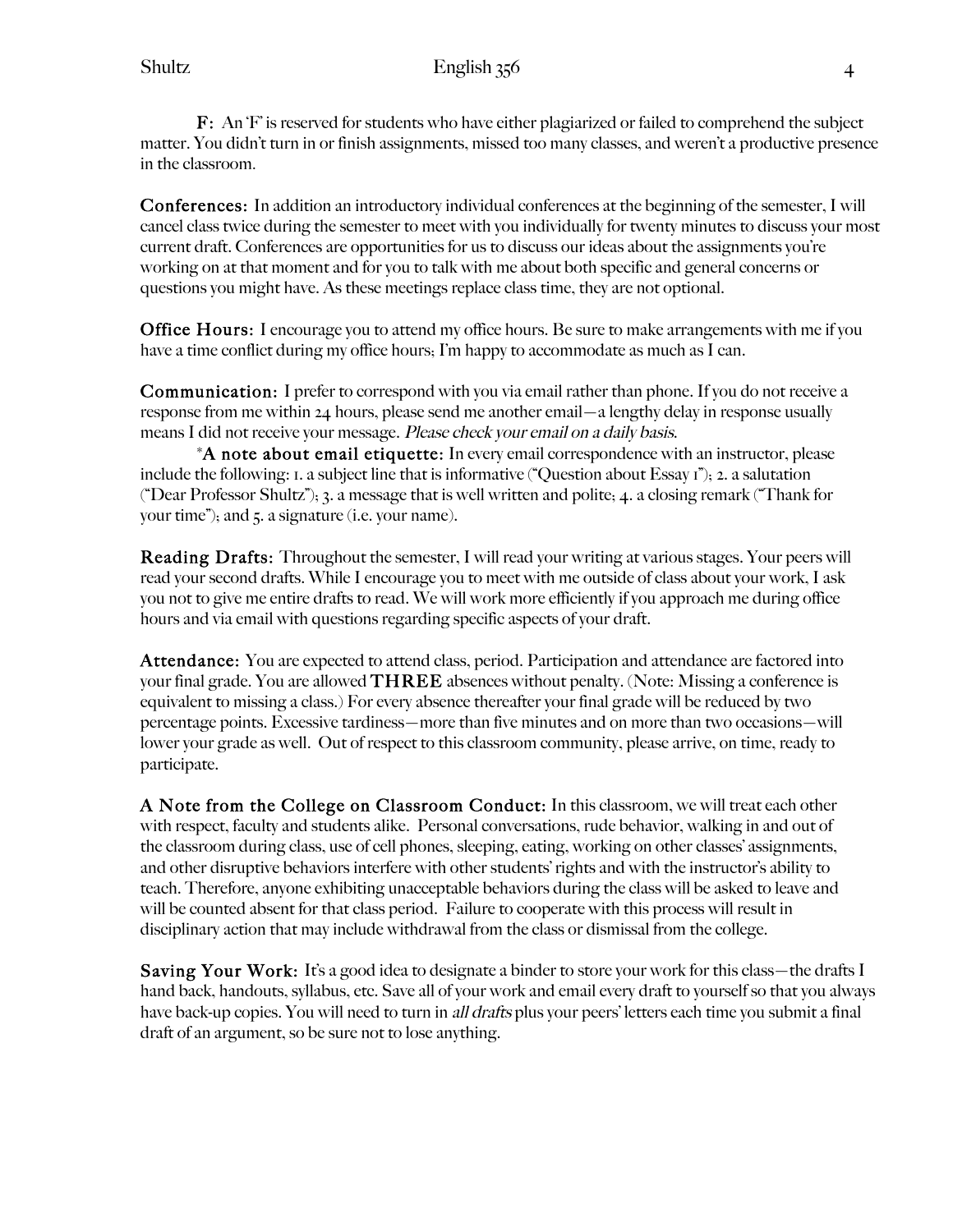Late Work: I will grant you one extension, but no extensions are allowed on peer conferencing days. Bring whatever you have in whatever form it's in. Beyond this one extension, all late work will result in a 5-point deduction on the final grade for the assignment.

## Cell Phones and Pagers and iPods, Oh my…

Please remember that it is common courtesy to silence (and ignore) electronic devices as soon as you walk into any classroom. While I am an enthusiastic advocate for advances in technology, I do not want them disrupting the short time we spend together.

Plagiarism: I cannot emphasize this enough: Do NOT plagiarize. As evolving rhetoricians and citizens of the academic community, it is your duty to remain ethical. All work you do for this class must be your own original work (not your roommate's) and written specifically for this class. (Yes, it's possible to plagiarize yourself! If you submit work already completed for one course as original work for another course, you are violating university policy. This means no "recycled" essays.) When you use outside sources (books, articles, Internet sources, interviews, etc.) you must correctly document them. We will discuss citations in class; meanwhile, don't hesitate to ask me if you have questions along the way. Whenever you're in doubt, cite—even if it's not correctly formatted.

And let me offer this advice: Don't let yourself get into a bind. Start your assignments early so you can allow time for writer's block, crashing computers, weeping roommates, unexpected travel delays, temperamental printers, unreliable Internet service, and other such catastrophes that might lead to desperate measures. Please note that evidence of plagiarism will result in an automatic failing grade for the course.

Writing Center: Run by trained upper-level Wesleyan students, the Writing Center is a free resource that can help you with every step of your writing process. Drop in to work on brainstorming, organization, final drafts and citation questions. (However, please do not treat the Writing Center as a drive-by proofreading service.) Be sure your tutor completes a Writing Center Tutorial Form and hand it in with your paper for grading consideration. The Center's hours are **Sunday-Thursday, 3-5 & 7-**9. You can schedule a 30-minute appointment or drop in.

**Statement on Disabilities:** Wesleyan College is committed to equal education and participation for all students. Any student who requires reasonable academic accommodations or the use of auxiliary aids in class must first identify herself to the Director of Student Disability Services in the Academic Center. Documentation is required (which will be evaluated) and appropriate accommodations will be recommended. The student will then be expected to collaborate with each of her professors. Please see me during the first two weeks of class if you have any questions regarding this policy or its related procedures.

## Required Text

Good Reasons With Contemporary Arguments,  $4^{\text{th}}$  ed., Lester Faigley & Jack Selzer, eds.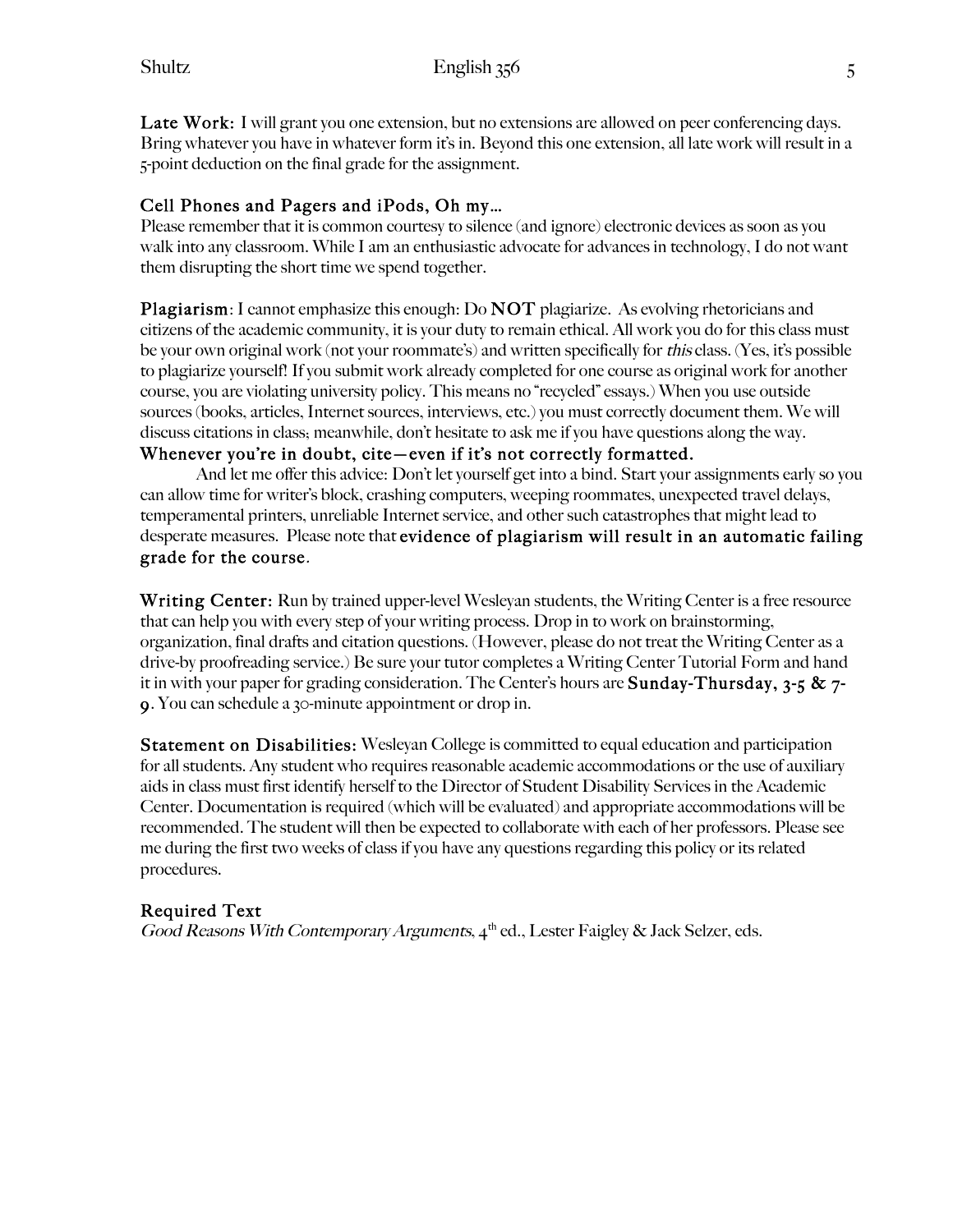Schedule \*\*Syllabus Subject to Change\*\* \*\*\*Please Bring Your Text to Class Every Day\*\*\*

Thursday, Jan. 13: Welcome to English 356!

# In class:

 $\rightarrow$  Attendance

 $\rightarrow$  Discuss: Syllabus (assignments, books, policies)

 $\rightarrow$  Defining terms: Argument, Rhetoric, Composition

 $\rightarrow$  Letter to Prof. Shultz: Why are you taking 356? What are you goals for this course?

What questions do you have about the syllabus or the course?

Tuesday, Jan. 18: Defining Terms and Introducing Argument #1: The Exigence Argument Reading Due:

 $\rightarrow$  Syllabus

 $\rightarrow$  Chapters 1, 2 & 3

 $\rightarrow$  "Counselors Walk a Fine Line Weighing the Rights of Student and College," p. 491

 $\rightarrow$  "The End of Youthful Indiscretions: Internet Makes Them Permanent Blots," p. 492

# Writing Due:

 $\rightarrow$  Typed answers to questions on p. 35-36. For each category, add two of your own questions.

Thursday, Jan. 20: The Exigence Argument

# Reading Due:

 $\rightarrow$  "Speech at the Democratic National Convention..." p. 464

 $\rightarrow$  "Ron Reagan Wrong on Stem Cells," p. 466

# Writing Due:

 $\rightarrow$  Exigence Prewriting Assignment

 $\rightarrow$  Practice Reflection (Required): In your responses to these arguments, remember to consider the rhetorical situation of each argument and practice using the rhetorical appeals we've been discussing: logos, pathos, and ethos.

Tuesday, Jan. 25: Exigence Argument cont.

# Reading Due:

 $\rightarrow$  Chapters 16, 17 & 18

# Writing Due:

 $\rightarrow$  Draft of Exigence Argument

# In Class:

 $\rightarrow$  Partner Conferences

 $\rightarrow$  Brief Rhetorical Analysis 1

# Thursday, Jan. 27: Defining Your Terms

## Reading Due:

 $\rightarrow$  "Setting the Record Straight," p. 121

 $\rightarrow$  "Can Anyone Be a Designer?" p. 592

# Writing Due:

 $\rightarrow$  Exigence Argument

 $\rightarrow$  Reflection 1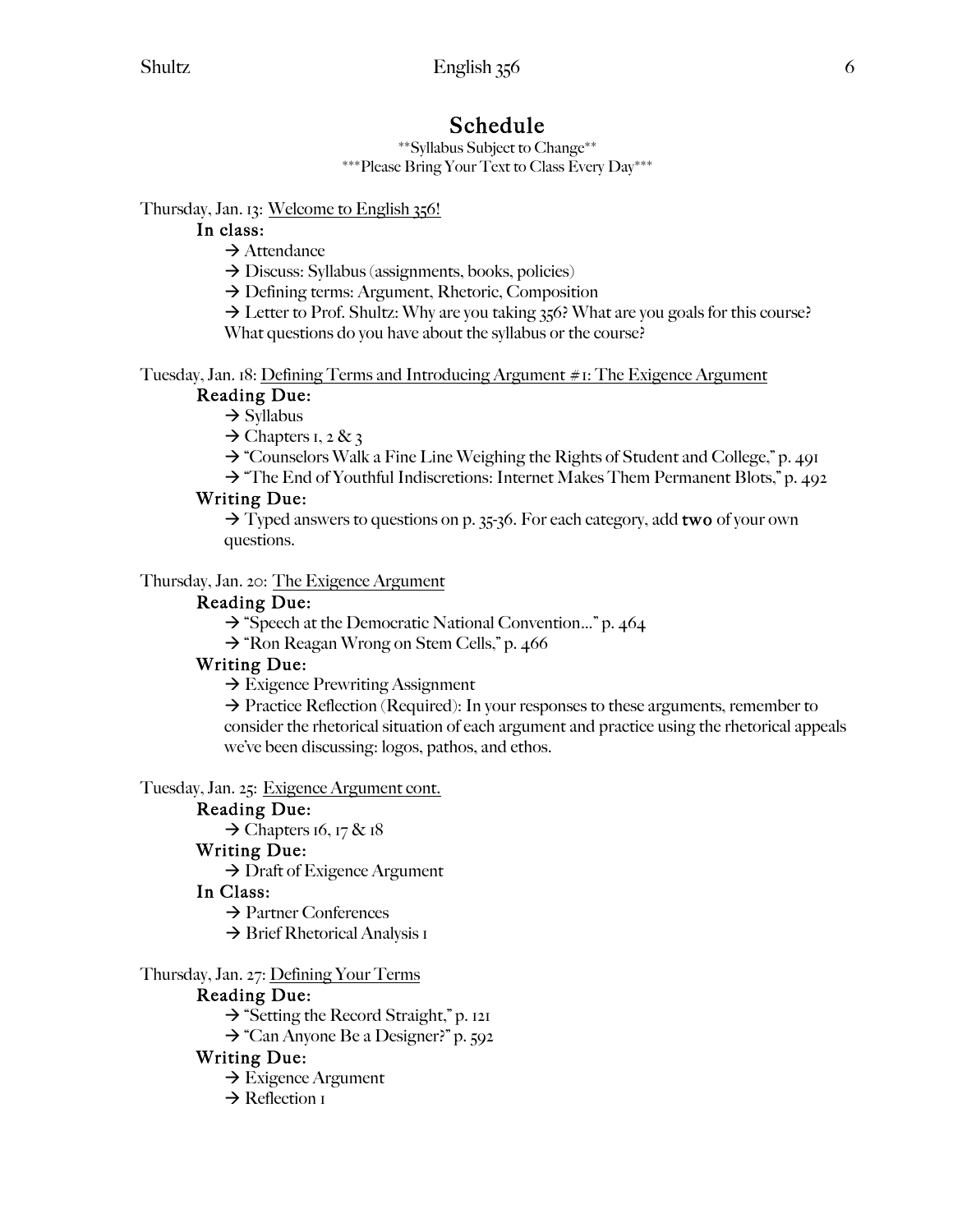In Class:  $\rightarrow$  Discussion Leaders

Friday, Jan. 21: Instructor Conferences

Tuesday, Feb. 1: Narrative Argument

# Reading Due:

 $\rightarrow$  Chapter II

 $\rightarrow$  "The Border Patrol State," p. 182

 $\rightarrow$  "Facebook's 'Privacy Trainwreck': Exposure, Invasion, and Social Convergence," p. 595 Writing Due:

# $\rightarrow$  Reflection 2

# In Class:

- $\rightarrow$  Brief Rhetorical Analyses 2 & 3
- → Discussion Leaders

#### Thursday, Feb. 3: Narrative Argument cont.

### Reading Due:

 $\rightarrow$  Chapter 20 **OR** 21

- $\rightarrow$  "Struggling Alone," p. 365
- $\rightarrow$  "Citizenship and Disability," p. 540

## Writing Due:

 $\rightarrow$  Reflection 3

#### In Class:

 $\rightarrow$  Brief Rhetorical Analysis 4

 $\rightarrow$  Discussion Leaders

#### Monday, Feb. 7: First Group to Post Draft of Narrative Argument by Noon

Tuesday, Feb. 8: Peer Conferencing, Day 1

 Reading Due:  $\rightarrow$  First Group's Drafts Writing Due:  $\rightarrow$  Peer Letters

Wednesday, Feb. 9: Second Group to Post Draft of Narrative Argument by Noon

Thursday, Feb. 10: Peer Conferencing, Day 2 Reading Due:  $\rightarrow$  Second Group's Drafts Writing Due:  $\rightarrow$  Peer Letters

Tuesday, Feb. 15: The Causal Argument Reading Due:

- $\rightarrow$  Chapter 9
- $\rightarrow$  Chapter 19
- → "Kate Winslet, Please Save Us!" p. 548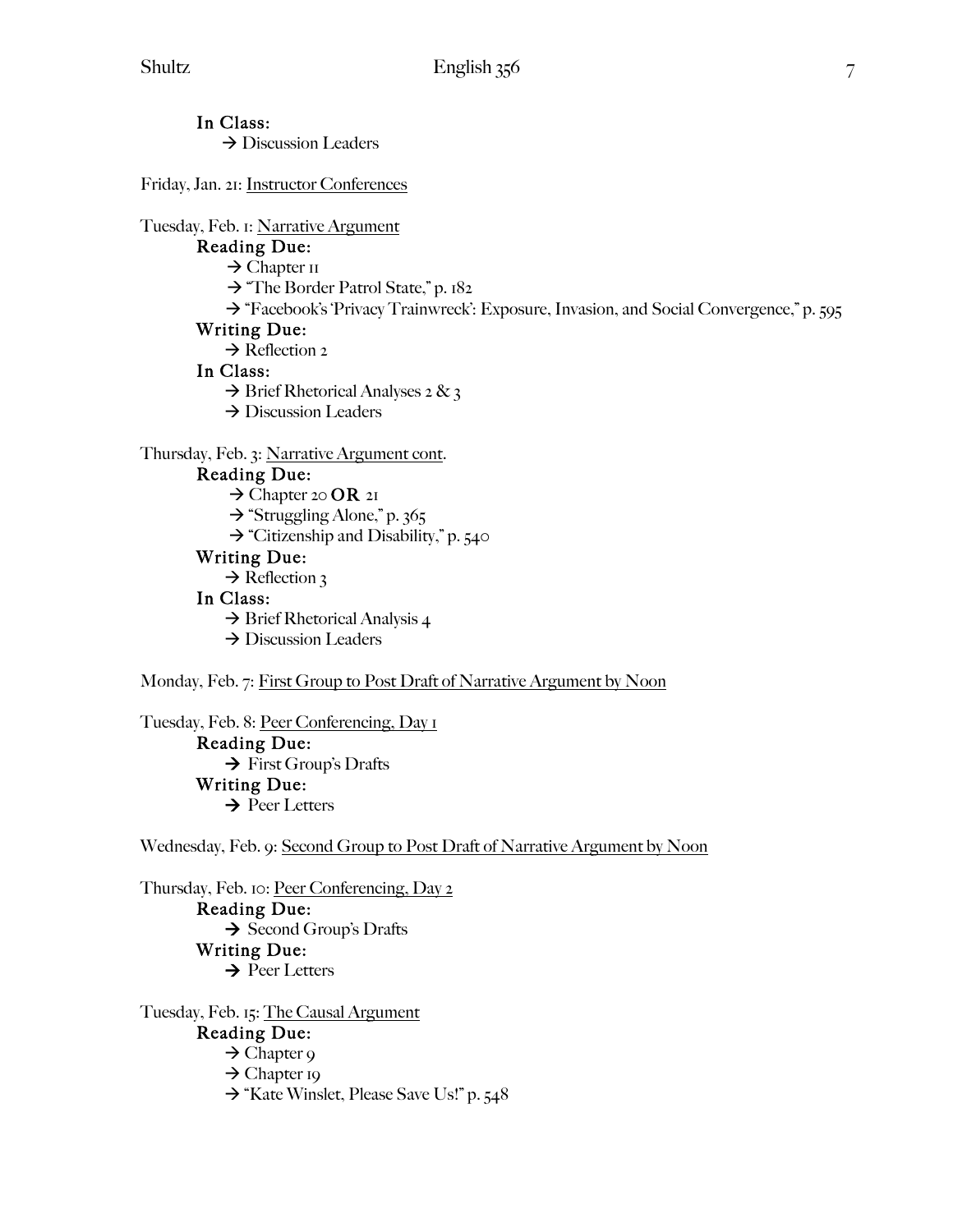$\rightarrow$  "Secret Society of the Starving," p. 556

#### Writing Due:

- $\rightarrow$  Final Draft of Narrative Argument
- $\rightarrow$  Reflection 4

## In Class:

- $\rightarrow$  Brief Rhetorical Analysis 5
- $\rightarrow$  Discussion Leader

#### Thursday, Feb. 17: Causal Argument cont.

## Reading Due:

- $\rightarrow$  Chapter 12
- $\rightarrow$  "How Race Affected the Federal Government's Response to Katrina," p. 328
- $\rightarrow$  "Why Should I Be Nice to You? Coffee Shops and the Politics of Good Service," p. 147

#### Writing Due:

- $\rightarrow$  Reflection 5
- $\rightarrow$  Brief Rhetorical Analysis 6 & 7
- $\rightarrow$  Discussion Leaders

## Tuesday, Feb. 22: Causal Argument cont.

## Reading Due:

 $\rightarrow$  "What Is Global Warming?" p. 335

In Class: An Inconvenient Truth

Thursday, Feb. 24: Causal Argument cont.

Reading Due:  $\rightarrow$  "Top Ten 'Global-Warming' Myths," p. 339 In Class: An Inconvenient Truth Writing Due:  $\rightarrow$  Reflection 6

Monday, Feb. 28: First Group to Post Draft of Causal Argument by Noon

Tuesday, March 1: Peer Conferencing, Day 1

 Reading Due:  $\rightarrow$  First Group's Drafts Writing Due:  $\rightarrow$  Peer Letters

Wednesday, March 2: Second Group to Post Draft of Causal Argument by Noon

Thursday, March 3: Peer Conferencing, Day 2 Reading Due:  $\rightarrow$  Second Group's Drafts Writing Due:  $\rightarrow$  Peer Letters

Tuesday, March 8: No Class: "Spring Break"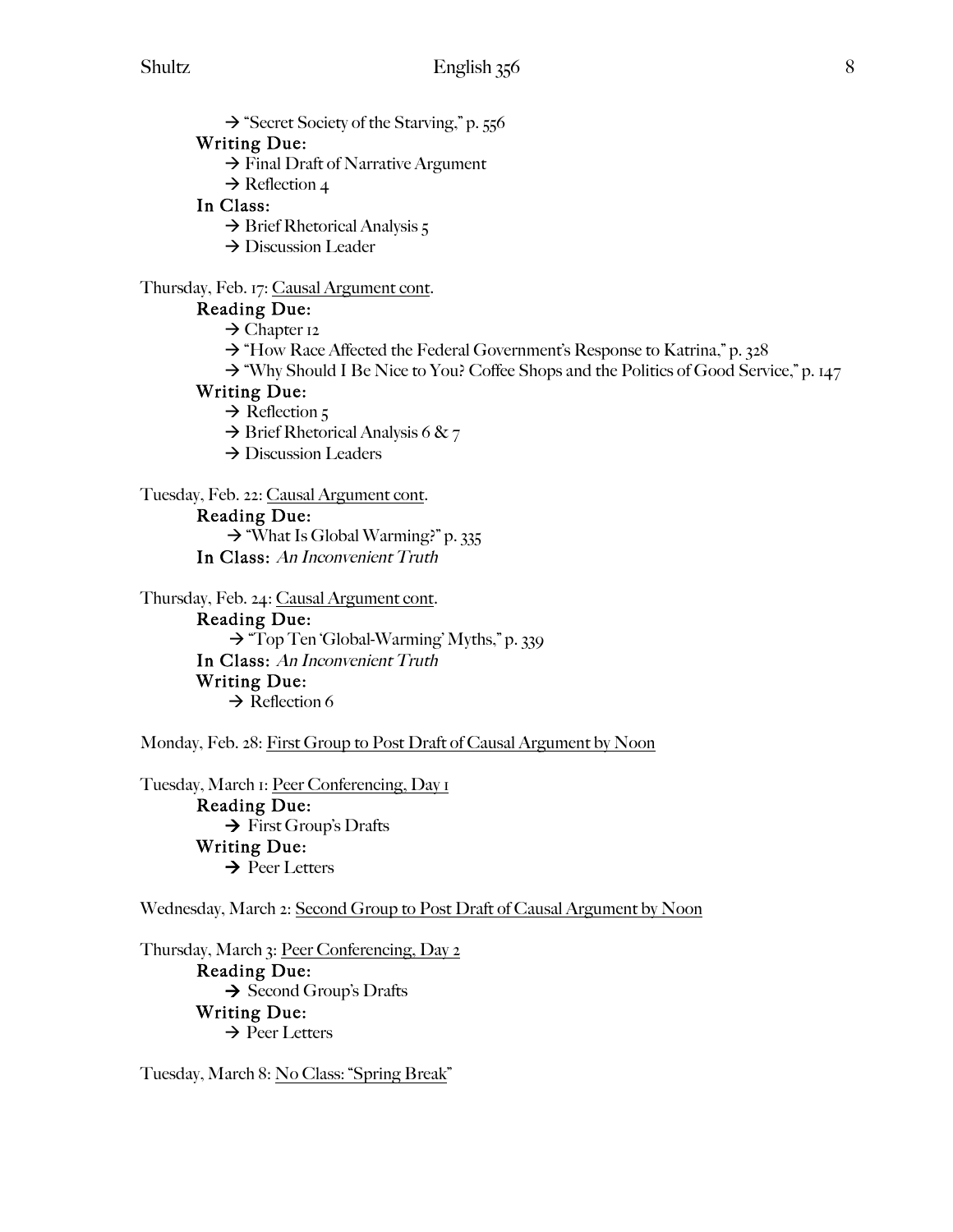Thursday, March 10: No Class: "Spring Break" Tuesday, March 15: Proposal Argument Reading Due:  $\rightarrow$  Chapter 13  $\rightarrow$  "Evan's Two Moms," p. 373 → "Homophobic? Read Your Bible," p. 362  $\rightarrow$  "Coming Out in the Line of Fire," p. 380 Writing Due:  $\rightarrow$  Final Draft of Causal Argument → Discussion Leader Thursday, March 17: Proposal Argument cont. Reading Due:  $\rightarrow$  "Take My Privacy, Please!" p. 484 → "Is Google's Data Grinder Dangerous?" p. 576 Writing Due:  $\rightarrow$  Reflection 7 In Class:  $\rightarrow$  Brief Rhetorical Analysis 8  $\rightarrow$  Discussion Leader Tuesday, March 22: Introducing Argument #4: Proposal Argument Reading Due:

 $\rightarrow$  "The Right Drug to Target: Cutting Marijuana Use," p. 518

 $\rightarrow$  "Make Peace with Pot," p. 520

#### Writing Due:

 $\rightarrow$  Reflection 8

 $\rightarrow$  Brief Rhetorical Analysis 9 & 10

 $\rightarrow$  Discussion Leader

Thursday, March 24: Instructor Conferences

#### Writing Due:

 $\rightarrow$  Outline of Proposal Argument

Monday, March 28: First Group to Post Draft of Proposal Argument by Noon

Tuesday, March 29: Peer Conferencing, Day 1

 Reading Due:  $\rightarrow$  First Group's Drafts Writing Due:  $\rightarrow$  Peer Letters

Wednesday, March 30: Second Group to Post Draft of Proposal Argument by Noon

Thursday, March 31: Peer Conferencing, Day 2

#### Reading Due:

 $\rightarrow$  Second Group's Drafts